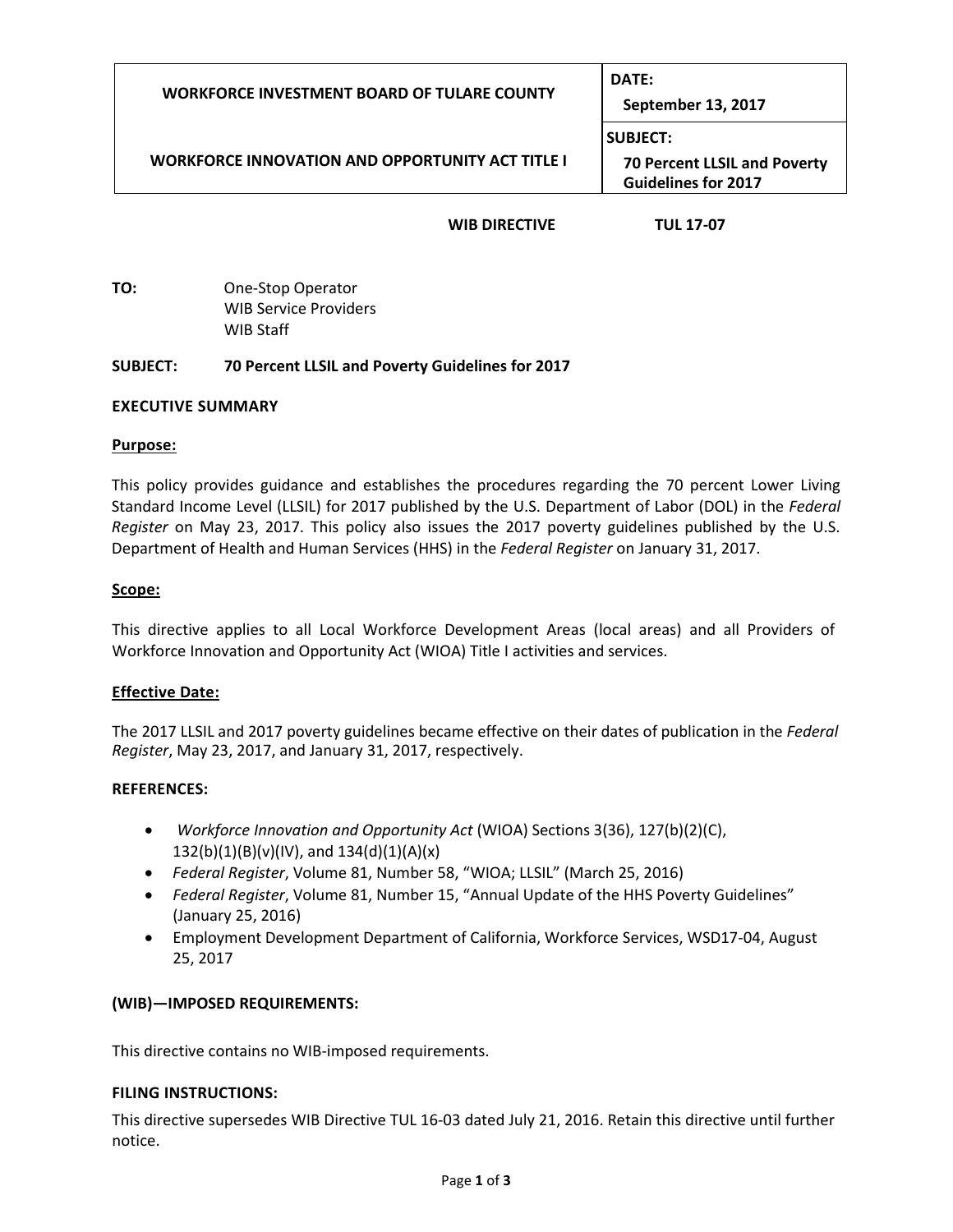# **BACKGROUND:**

The WIOA Section 3(36)(A) sets the critical Local Areas use in determining whether an individual is a lowincome individual. These criteria include two sets of data; the poverty guidelines, as published by HHS, and 70 percent of the LLSIL, as determined by the Secretary of Labor. The Local Areas are to use the higher of these two measures to establish low-income status for eligibility purposes of WIOA Title I programs. The WIOA requires annual revisions to both sets of data. All Local Areas use the same poverty guidelines. However, the LLSIL identifies maximum qualifying income levels for residents in either of two broad geographic designations: metropolitan and non-metropolitan areas. Metropolitan income levels apply to residents living within Metropolitan Statistical Areas (MSAs) as defined by the Office of Management and Budget. Non-Metropolitan income levels apply to places with populations under 50,000. In addition to the broad metropolitan and non-metropolitan designations, the DOL identifies three MSAs in California that have unique LLSILs: the San Diego MSA, the Los Angeles/Riverside/Orange County MSA, and the San

## **POLICY AND PROCEDURES:**

1. Select the appropriate table for use by your Local Area from the five tables in the attachment *(In those instances where a Local Area encompasses both metropolitan and non-metropolitan areas, the state has designated the higher of the LLSIL figures for use within the entire Local Area).* 

2. Use the higher of either the LLSIL or the poverty guidelines for the appropriate family size to determine low-income status. A comparison of the applicant's actual family income during the six-month income determination period within the six-month figures on the charts enables the reviewer to immediately determine income status.

3. *Workforce Investment Board of Tulare County set the criteria for determining whether employment leads to self-sufficiency. At a minimum, such criteria must provide that self-sufficiency means employment that pays at least 175 percent of the LLSIL established for Tulare County. Refer to WIBD-10- 10 for the local definition of self-sufficiency.* **[Tulare County Self-sufficiency Level](http://www.tularewib.org/LocalActiveDirectives.asp)**

#### **ACTION:**

Notify all affected staff of the changes to the LLSIL and poverty guidelines in this directive.

#### **INQUIRIES:**

Please direct inquiries regarding this directive to the Workforce Investment Board at (559) 713-5200.

ADAM PECK Executive Director

ATTACHMENT A: Tulare County 70 Percent LLSIL and Poverty Guidelines for 2017

AP:EC